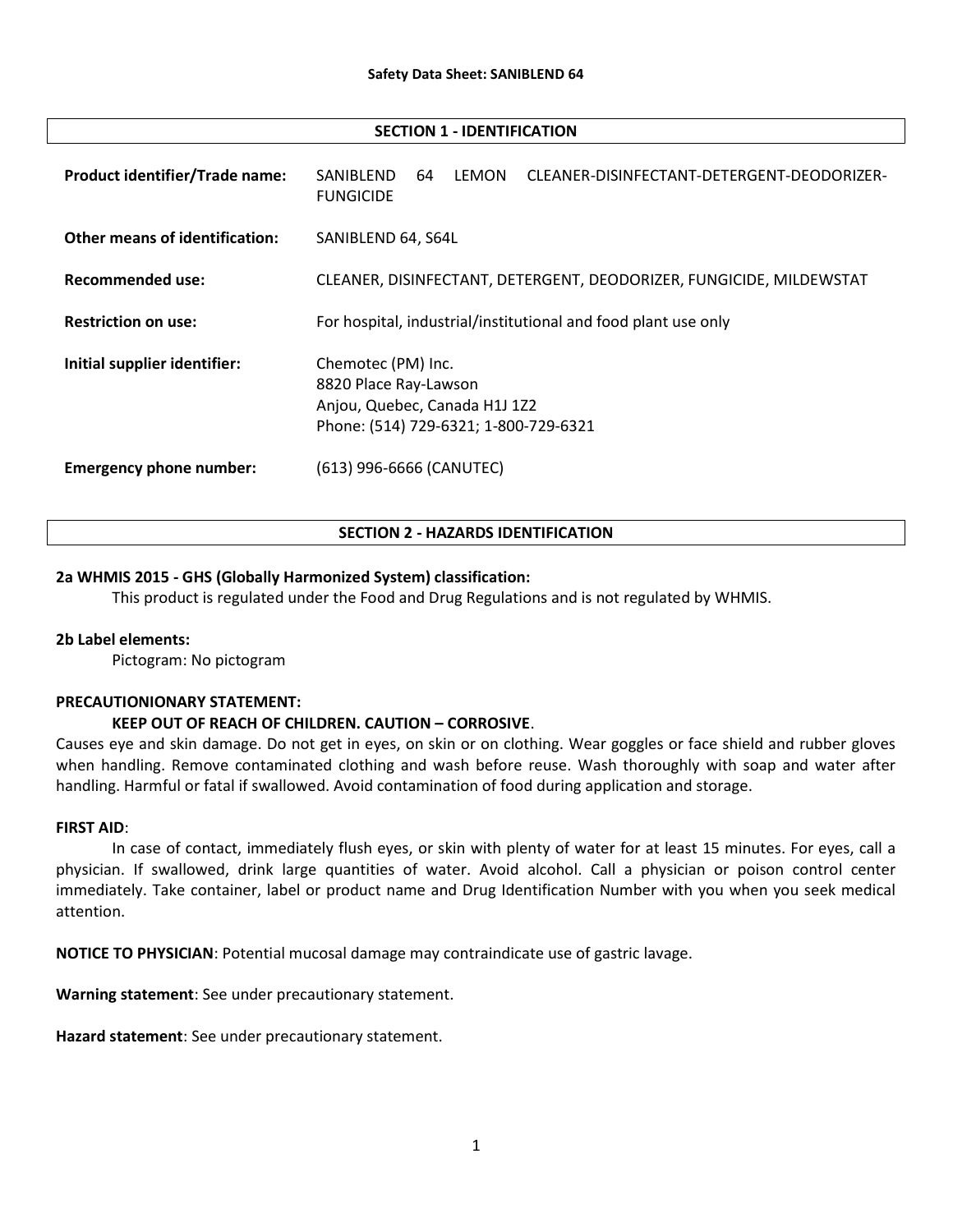#### SECTION 3 - COMPOSITION / INFORMATION ON INGREDIENTS

| Ingredients                             | CAS#       | % (weight)  | <b>GHS CLASSIFICATION</b>                                                                                                    |
|-----------------------------------------|------------|-------------|------------------------------------------------------------------------------------------------------------------------------|
| <b>Alcohol ethoxylate</b>               | 68131-39-5 | $1.0 - 5.0$ | Eye irritation, category 2                                                                                                   |
| Alkyl dimethyl benzyl ammonium chloride | 68424-85-1 | $1.0 - 5.0$ | Skin irritation, category 1B<br>Oral toxicity, acute, category 4<br>Serious eye damage - category 1                          |
| Octyl decyl dimethyl ammonium chloride  | 32426-11-2 | $1.0 - 5.0$ | Skin<br>irritation,<br>category<br>2<br>Oral toxicity, acute, category 4<br>Serious eye damage - category 1                  |
| Didecyl dimethyl ammonium chloride      | 7173-51-5  | $0.1 - 1.0$ | Skin<br>irritation,<br>category<br>-2<br>Oral toxicity, acute, category 3<br>Serious eye damage - category 1                 |
| Dioctyl dimethyl ammonium chloride      | 5538-94-3  | $0.1 - 1.0$ | Skin<br>irritation,<br>category<br>$\overline{1}$<br>toxicity, acute, category 4<br>Oral<br>Serious eye damage - category 2A |

The actual concentrations are withheld as a trade secret.

# SECTION 4 - FIRST AID MEASURES

#### 4a Description of first aid measures:

Eye contact: Rinse cautiously with water for 15-20 minutes. Remove contact lenses, if present and easy to do. Continue rinsing. If eye irritation persists, call a physician or poison control center.

Skin contact: Take off contaminated clothing. Wash with plenty of water for 15-20 minutes. If skin irritation occurs call a physician or poison control center. Wash contaminated clothing before reuse.

Inhalation: Bring the person to fresh air. If the person is not breathing, call 911 or an ambulance and give artificial respiration, preferably mouth-to-mouth, if possible.

Ingestion: If conscious, give plenty of water. Never give anything by mouth if the person is unconscious. Do not induce vomiting. Call a physician or poison control center immediately.

# 4b Most important symptoms and effects:

Eye contact: May cause irritation which may be serious if not rinsed promptly. Skin contact: Short-term direct contact may cause irritation that may be serious if not rinsed promptly. Inhalation: Possible Irritation of the respiratory tract. Ingestion: May cause irritation and burns of the digestive tract.

#### 4c Immediate medical attention and special treatment needed.

No special treatment. See the doctor's notice in section 2.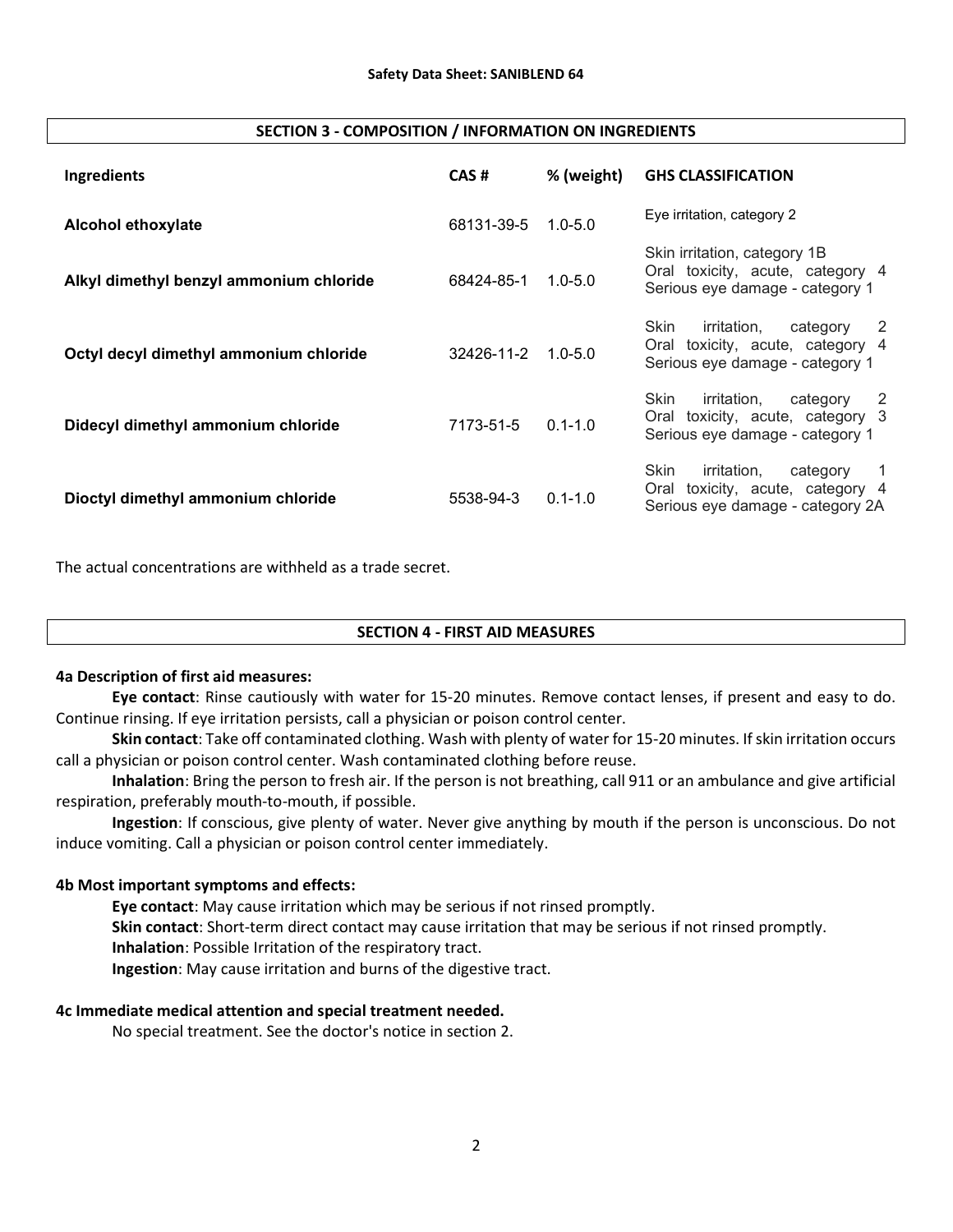### SECTION 5 - FIRE FIGHTING MEASURES

### 5a Extinguishing media:

Suitable extinguishing media: Water (if possible, avoid powerful jets), foam, dry chemicals, carbon dioxide. Product itself is not flammable.

Unsuitable extinguishing media: None known.

### 5b Specific hazards for product:

Hazardous combustion products: Oxides of carbon, nitrogen, and other irritating gases.

### 5c Special protective equipment and precautions for firefighters

Special fire-fighting procedures/equipment: During a fire, irritating and toxic smoke and fumes may be generated. A self-contained breathing apparatus is required for fire-fighting personnel to protect themselves from irritating and toxic products produced during the combustion. Move containers from fire area if it can be done without risk. A stream of water directed into the product generates a lot of foam.

# SECTION 6 - ACCIDENTAL RELEASE MEASURES

### 6a Personal precautions, protective equipment, and emergency procedures:

Personal protection: Avoid contact with eyes and skin. Avoid breathing mist from the product. Do not ingest. Provide aeration and sufficient ventilation. Floor will be slippery in case of a spill. Use appropriate personal protection equipment (see section 8)

#### 6b Methods and materials for containment and cleaning:

Stop the leak. For large spills, pump the product into drums or clean up spills using absorbent material and place in waste container for destruction. Resume cleaning by rinsing with water. Caution: floors will be very slippery.

6c Environmental precautions: Product is biodegradable. Do not let large quantities go to the sewers.

# SECTION 7 - HANDLING AND STORAGE

#### 7a Precautions for safe handling:

Avoid contact with eyes. See section 2 for details.

#### 7b Condition for safe storage:

Store in a sealed container in a well-ventilated place. Do not store with food products. Keep from freezing.

#### 7c Special packaging materials:

none.

Keep away from peroxide and bleach. No incompatibility with most materials found in most workplaces.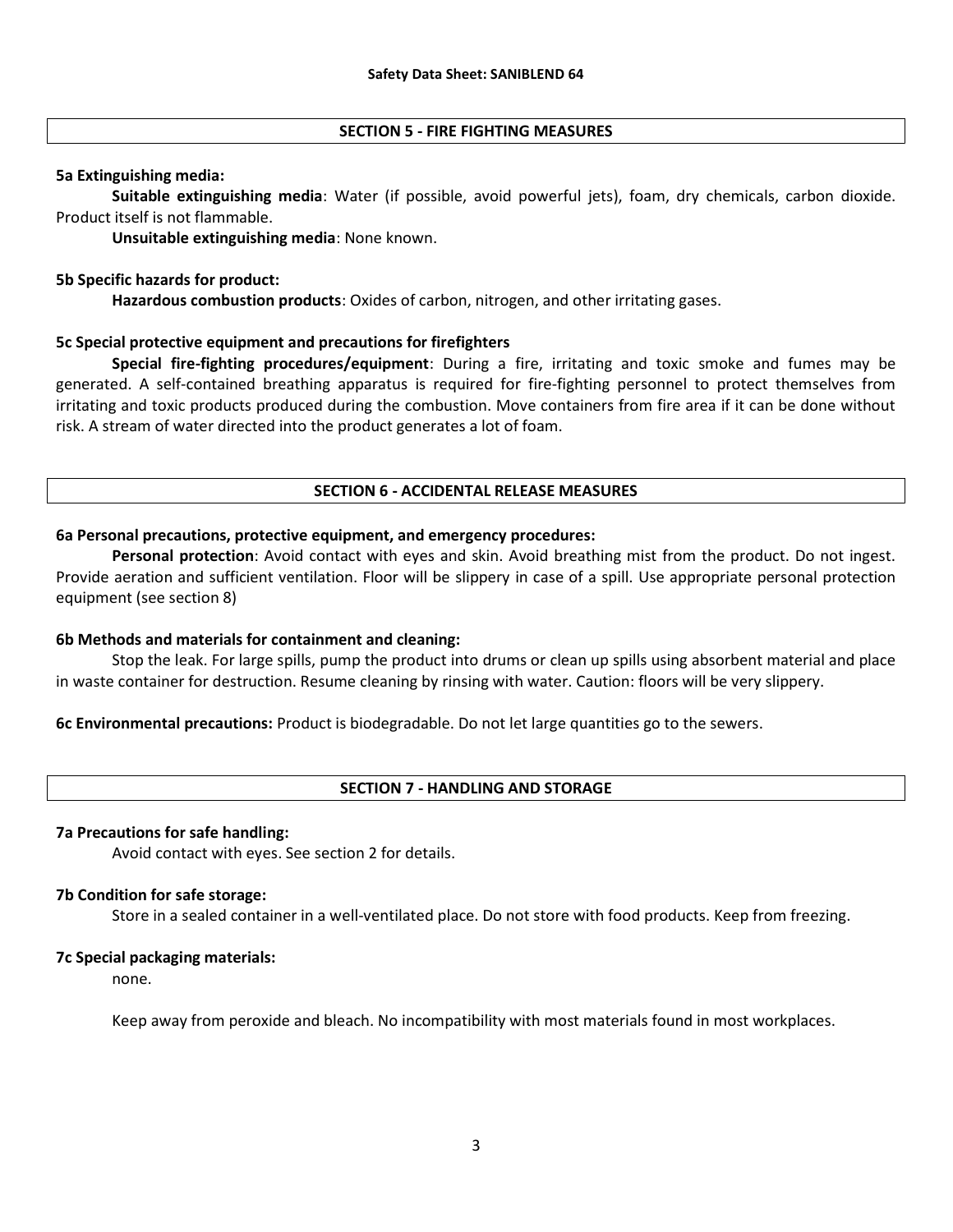### SECTION 8 - EXPOSURE CONTROLS AND PERSONAL PROTECTION

#### 8a Control parameters:

|                          | Time-weighted<br>Ontario<br><b>Average Limit (TWA)</b> | <b>Short-Term</b><br>Ontario<br><b>Exposure Limit (STEL)</b> | <b>Notations</b> |
|--------------------------|--------------------------------------------------------|--------------------------------------------------------------|------------------|
| No ingredients regulated | None established                                       | None established                                             |                  |

#### 8b Engineering controls:

Not required.

#### 8c Individual protection measures:

Respiratory Protection: Not required.

Skin protection and other protective equipment: Waterproof boots for large spills. Rubber gloves. Eye / face protection: See section 2.

General hygiene considerations: KEEP OUT OF REACH OF CHILDREN. Avoid contact with eyes. Avoid contact with skin. Never eat, drink, or smoke in work areas. Good hygiene is recommended after use of this product.

| SECTION 9 - PHTSICAL AND CHEMICAL PNOPENTIES               |                                         |  |  |  |
|------------------------------------------------------------|-----------------------------------------|--|--|--|
|                                                            |                                         |  |  |  |
| <b>Appearance and odor:</b>                                | Yellow liquid with lemon scent.         |  |  |  |
| <b>Odor threshold:</b>                                     | N/Av                                    |  |  |  |
| pH:                                                        | $6 - 8$                                 |  |  |  |
| <b>Melting point and freezing point:</b>                   | Approximately 0°C                       |  |  |  |
| <b>Boiling point:</b>                                      | Approximately 100°C                     |  |  |  |
| Flash point:                                               | None to boil                            |  |  |  |
| Evaporation rate (n-BuAc =1):                              | $0.4$ (water)                           |  |  |  |
| Lower flammable limit (% by volume):                       | N/Av                                    |  |  |  |
| Upper flammable limit (% by volume):                       | N/Av.                                   |  |  |  |
| <b>Explosion data - Sensitivity to mechanical impact:</b>  | Not sensitive                           |  |  |  |
| <b>Explosion data - Sensitivity to static discharge:</b>   | Not sensitive                           |  |  |  |
| Vapour pressure (mm Hg)                                    | 20 mm Hg (water)                        |  |  |  |
| <b>Vapour density:</b>                                     | $0.6$ (water)                           |  |  |  |
| Specific gravity or density (water = 1 at 4 $^{\circ}$ C): | 1.0 g/cm <sup>3</sup> @ 20 $^{\circ}$ C |  |  |  |
| <b>Solubility in water:</b>                                | Miscible                                |  |  |  |
| Partition coefficient - n-octanol/water:                   | Not available                           |  |  |  |
| <b>Auto-ignition temperature:</b>                          | Not available                           |  |  |  |
| <b>Decomposition temperature</b>                           | Not available                           |  |  |  |
| <b>Viscosity:</b>                                          | <100 cps @ 25°C                         |  |  |  |
|                                                            |                                         |  |  |  |

# SECTION 9 - PHYSICAL AND CHEMICAL PROPERTIES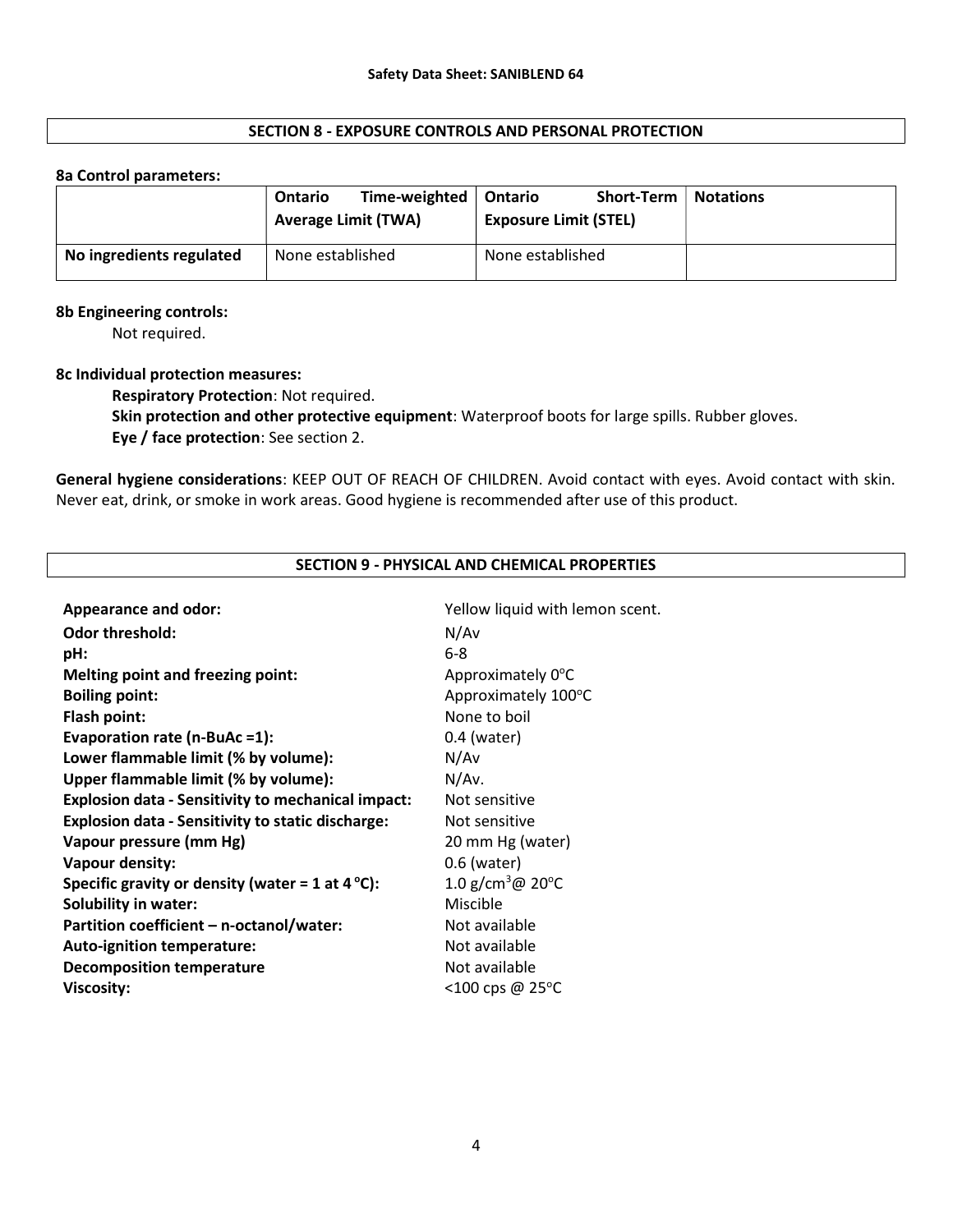### SECTION 10 - STABILITY AND REACTIVITY

#### 10a Reactivity:

Not applicable.

#### 10b Chemical stability:

Stable at room temperature, in normal handling and storage conditions.

#### 10c Possibility of hazardous reactions:

May react with strong acids and strong oxidizing agents.

#### 10d Conditions to avoid:

Avoid contact with strong acids and strong oxidizing agents.

#### 10e Incompatible materials:

Strong acids and strong oxidizing agents.

#### 10f Hazardous decomposition products:

Carbon oxides, nitrogen oxides, ammonia, and other irritant gases.

# SECTION 11 - TOXICOLOGICAL INFORMATION

### Primary entry route(s): Eye, skin, and ingestion.

Eye: May cause irritation which can be serious if not rinsed quickly. Skin: Short-term direct contact may cause irritation that may be serious if not rinsed promptly. Inhalation: Possible Irritation of the respiratory tract Ingestion: May cause irritation and burns of the digestive tract.

Carcinogenicity: No ingredient listed by IARC as a possible carcinogen. Teratogenicity, mutagenicity, other reproductive effects: Not available Skin sensitization: Not available Respiratory tract sensitization: Not available Synergistic materials: Not available Other important hazards: Not available

Toxicological data: The calculated LD50 for this product is greater than 4,000 mg/Kg, (oral, rat); our products are not tested on animals. For more details, refer to Section 3.

### SECTION 12 - ECOLOGICAL INFORMATION

### 12a Ecotoxicity:

Not available

#### 12b Persistence and degradability:

Product is biodegradable.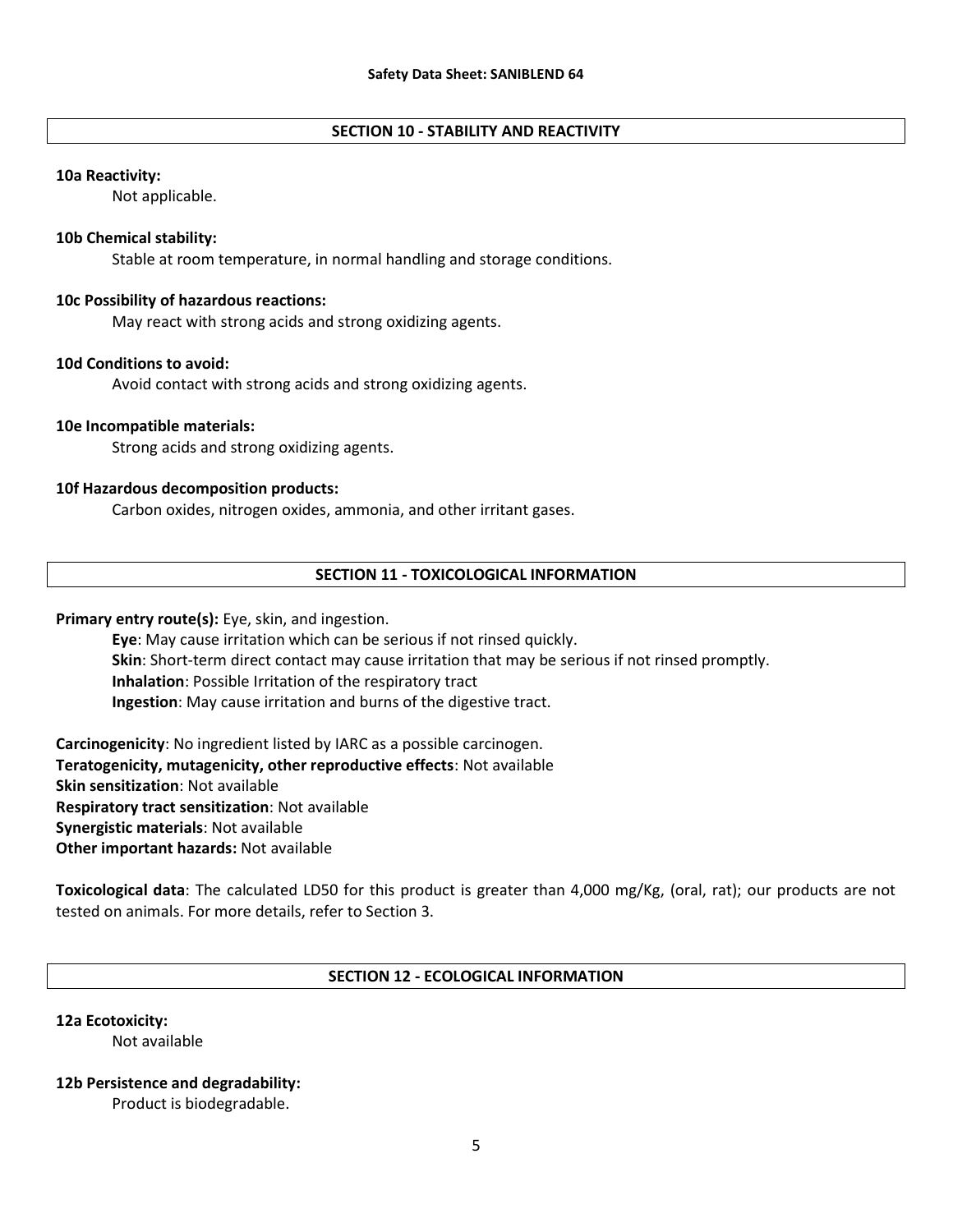### 12c Bioaccumulation potential:

Not available

### 12d Mobility in soil:

Not available.

# 12e Other adverse effect:

No other adverse environmental effects (e.g., ozone depletion, photochemical ozone creation potential, endocrine disruption, global warming potential) are expected from this component.

### SECTION 13 - DISPOSAL CONSIDERATIONS

Avoid contamination of food. Rinse the emptied container thoroughly. Make the empty container unsuitable for further use. Dispose of the container in accordance with municipal, provincial, and territorial requirements. For information on the disposal of unused, unwanted product and the cleanup of spills, contact the Provincial Regulatory Agency or the Manufacturer.

# SECTION 14 - TRANSPORTATION INFORMATION

Transportation of Dangerous Goods (TDG) in Canada: Not regulated. UN number: Not applicable Proper shipping name: Not applicable Class: Not applicable Identification number: Not applicable Packing group: Not applicable Special case: Not applicable

# SECTION 15 - REGULATORY INFORMATION

In Canada

WHMIS information: This product has been classified in accordance with the hazard criteria of the Hazardous Products Regulations (HPR) and this safety data sheet (SDS) contains all the information required by the HPR.

WHMIS Classification: See section 2a

CEPA information: Ingredients are listed on the DSL inventory.

# SECTION 16 - OTHER INFORMATION

Date of latest revision: 2021-09-21